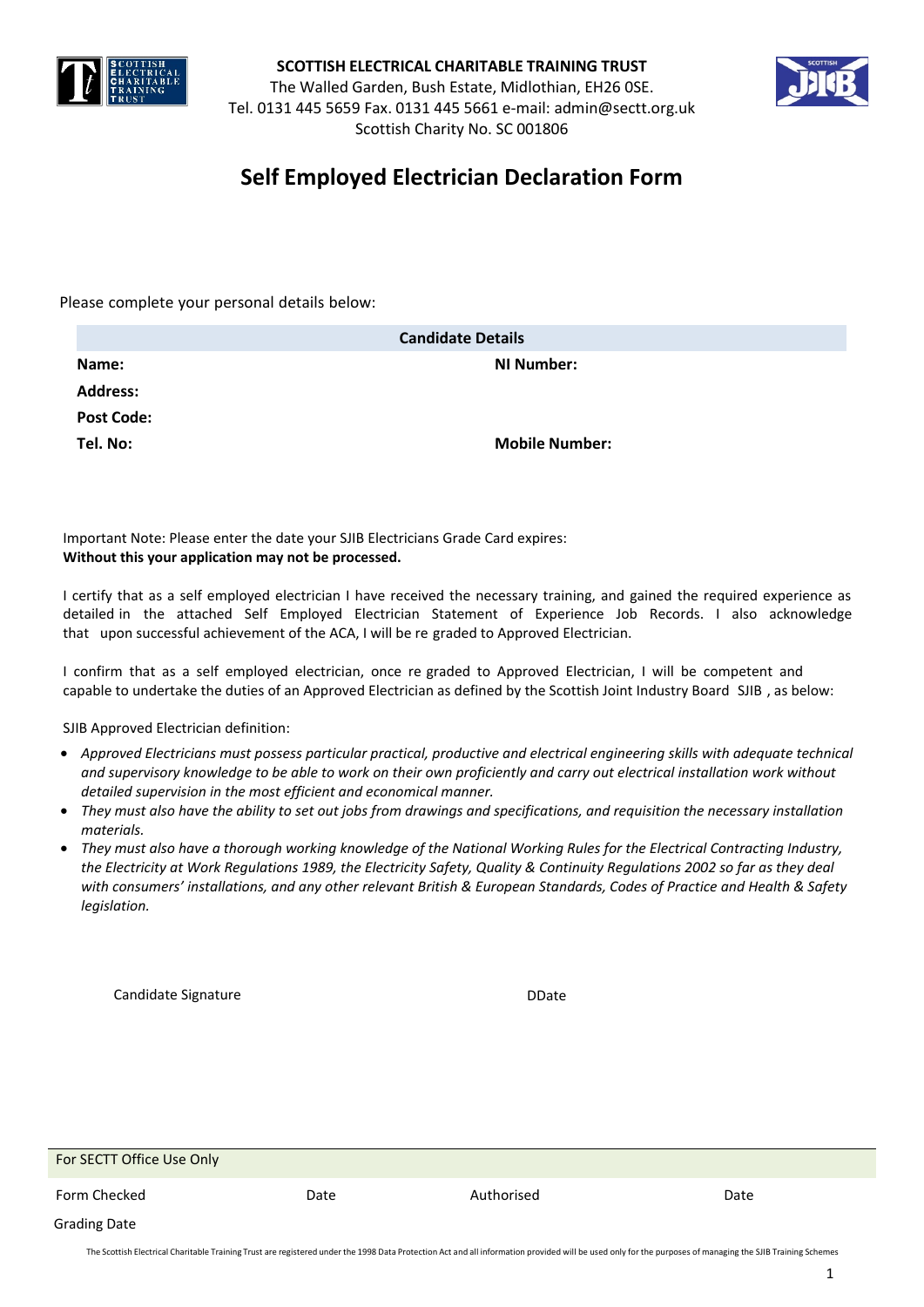

The Walled Garden, Bush Estate, Midlothian, EH26 0SE. Tel. 0131 445 5659 Fax. 0131 445 5661 e-mail: [admin@sectt.org.uk](mailto:admin@sectt.org.uk) Scottish Charity No. SC 001806



# **Self Employed Statement of Experience**

For you to progress to Approved Electrician Status, you must have 2 years' experience as a graded Installation Electrician.

You are required to document 4 jobs, recently undertaken, on the attached Job Records, where you were responsible for the installation, any operatives on the job and any requisitioning of materials for the job. In addition you will have been responsible for Health & Safety, and the Safe Working Practices in accordance with the Electricity at Work Regulations 1989, and also ensuring the installation complied with BS 7671 and any other relevant Regulations, Standards and Codes of Practice.

Ideally you should complete these Job Records once you have sufficient experience, and you have had responsibility for these jobs. You will note that we require details of the client, their contact details and the client's signature.

We may contact your clients to verify the details on these Job Records.

You are required to document your experience as a self employed electrician on the attached Job Records, providing as much detail as possible.

It should record your ability to carry out electrical installation work with adequate technical and supervisory knowledge, to be able to work on your own proficiently and carry out installation work without supervision in the most efficient and economical manner. In addition it should record that you are able to set out jobs from drawings and specifications, and requisition the necessary installation materials.

Ideally the jobs detailed overleaf should be installations, or parts of larger installations, that you were responsible for. This responsibility should cover the areas detailed above in relation to technical and supervisory knowledge, setting out work from drawings, etc., and undertaking the work in an efficient and cost effective manner.

Note: All Job Records must be completed and signed off by the Client, and returned to SECTT at the above address.

*SECTT will review your Self Employed Electrician Declaration form, Self Employed Electrician Statement of Experience and the Job Records, and if everything is in order SECTT will retain copies and return the originals to you. An ACA application form will be sent to you, this should be completed and returned and if everything is in order SECTT will arrange a suitable date for you to attend the ACA. Upon completion of the ACA the SJIB will notify you of the results.*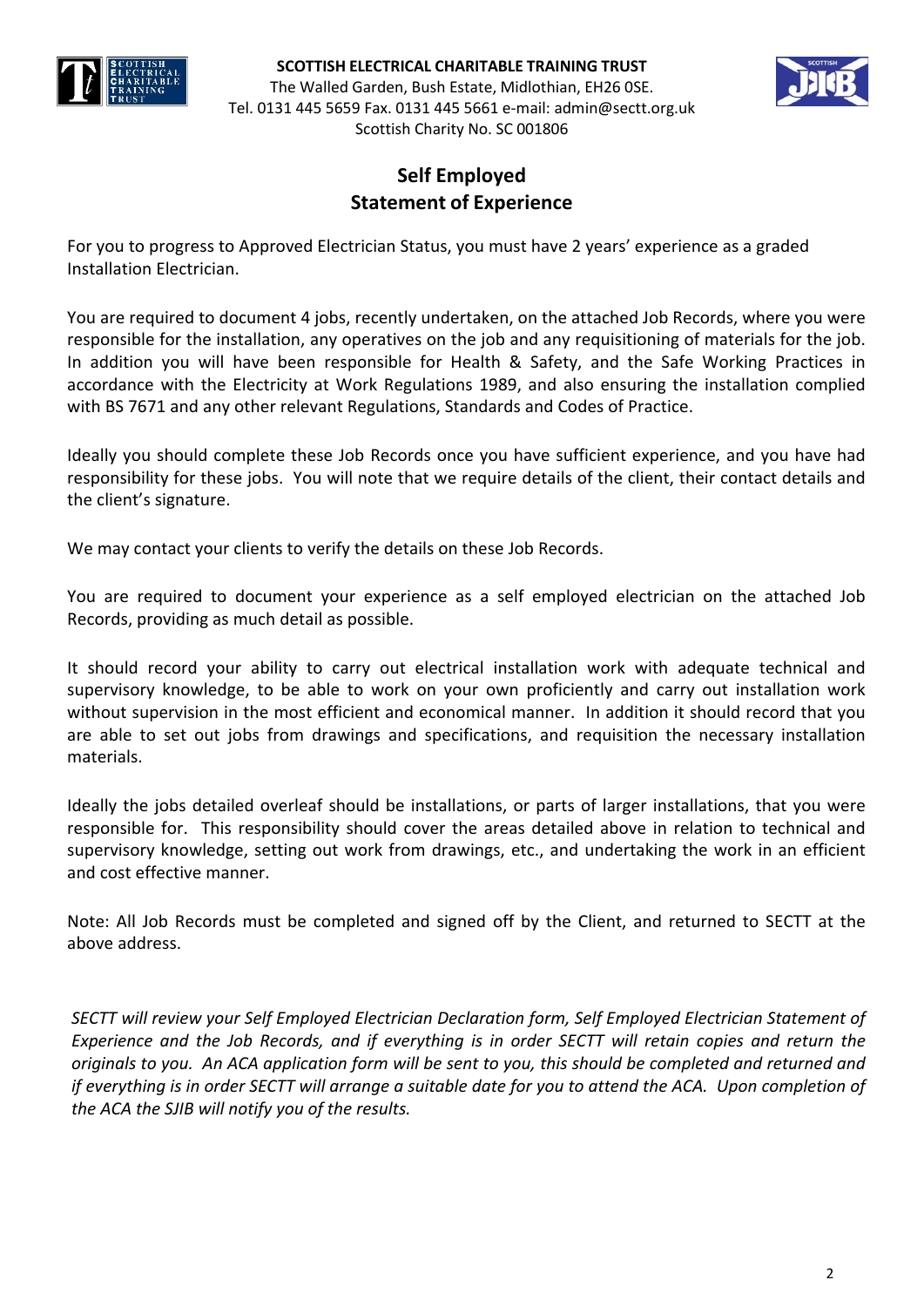| <b>Job Record 1</b>                                                                         |                                                              |                                 |          |      |     |     |  |
|---------------------------------------------------------------------------------------------|--------------------------------------------------------------|---------------------------------|----------|------|-----|-----|--|
| <b>Brief Description</b>                                                                    |                                                              |                                 |          |      |     |     |  |
|                                                                                             |                                                              |                                 |          |      |     |     |  |
| Date of Job                                                                                 |                                                              |                                 | Duration | Days |     |     |  |
| Location                                                                                    | <b>Street</b>                                                |                                 |          |      |     |     |  |
|                                                                                             | Town                                                         |                                 |          |      |     |     |  |
|                                                                                             | Postcode                                                     |                                 |          |      |     |     |  |
|                                                                                             | Did you set out the job from drawings and/or specifications? |                                 |          |      | Yes | No  |  |
|                                                                                             | Did you requisition materials for the job?                   |                                 |          |      | Yes | No  |  |
|                                                                                             | Did you supervise other operatives on the job?               |                                 |          |      | Yes | No  |  |
|                                                                                             | If yes:                                                      | <b>Number of Electricians</b>   |          |      |     |     |  |
|                                                                                             |                                                              | Number of Apprentices           |          |      |     |     |  |
|                                                                                             |                                                              | <b>Number of Adult Trainees</b> |          |      |     |     |  |
|                                                                                             |                                                              | <b>Number of Labourers</b>      |          |      |     |     |  |
| Were there any other technical aspect of the work that you assisted with or carried<br>out? |                                                              |                                 | Yes      | No   |     |     |  |
|                                                                                             | If yes, give a brief description:                            |                                 |          |      |     |     |  |
| Did you undertake any Safe Isolation Procedures?                                            |                                                              |                                 |          |      | Yes | No  |  |
|                                                                                             | Did you undertake any Inspection and Testing?                |                                 |          |      | Yes | No  |  |
| Did you undertake any Commissioning?                                                        |                                                              |                                 |          | Yes  | No  |     |  |
|                                                                                             | Did you undertake any Live Working (including testing)?      |                                 |          |      | Yes | No  |  |
| If yes, was it in compliance with the Electricity at Work Regulations 1989?                 |                                                              |                                 |          |      | Yes | No  |  |
| Did the installation comply with current edition of BS 7671?                                |                                                              |                                 |          | Yes  | No  |     |  |
| Did you apply all relevant Health and Safety Legislation?                                   |                                                              |                                 |          | Yes  | No  |     |  |
|                                                                                             | Did the installation comply with:                            |                                 |          |      |     |     |  |
|                                                                                             | Electricity Safety, Quality, & Continuity Regulations 2002   |                                 |          |      | Yes | N/A |  |
|                                                                                             | Relevant British and European Standards                      |                                 |          |      | Yes | N/A |  |
|                                                                                             | <b>Relevant Codes of Practice</b>                            |                                 |          |      | Yes | N/A |  |
| Did you read and understand the Risk Assessment applicable to the job?                      |                                                              |                                 |          | Yes  | No  |     |  |
| Did you complete the work in the most efficient and economical manner                       |                                                              |                                 |          |      | Yes | No  |  |
|                                                                                             | <b>Additional Comments:</b>                                  |                                 |          |      |     |     |  |

**Client's Name** 

**Contact Tel. No.**

**Date**

**Signature** 

**\*By signing this form, you confirm that the electrician undertook the above job.**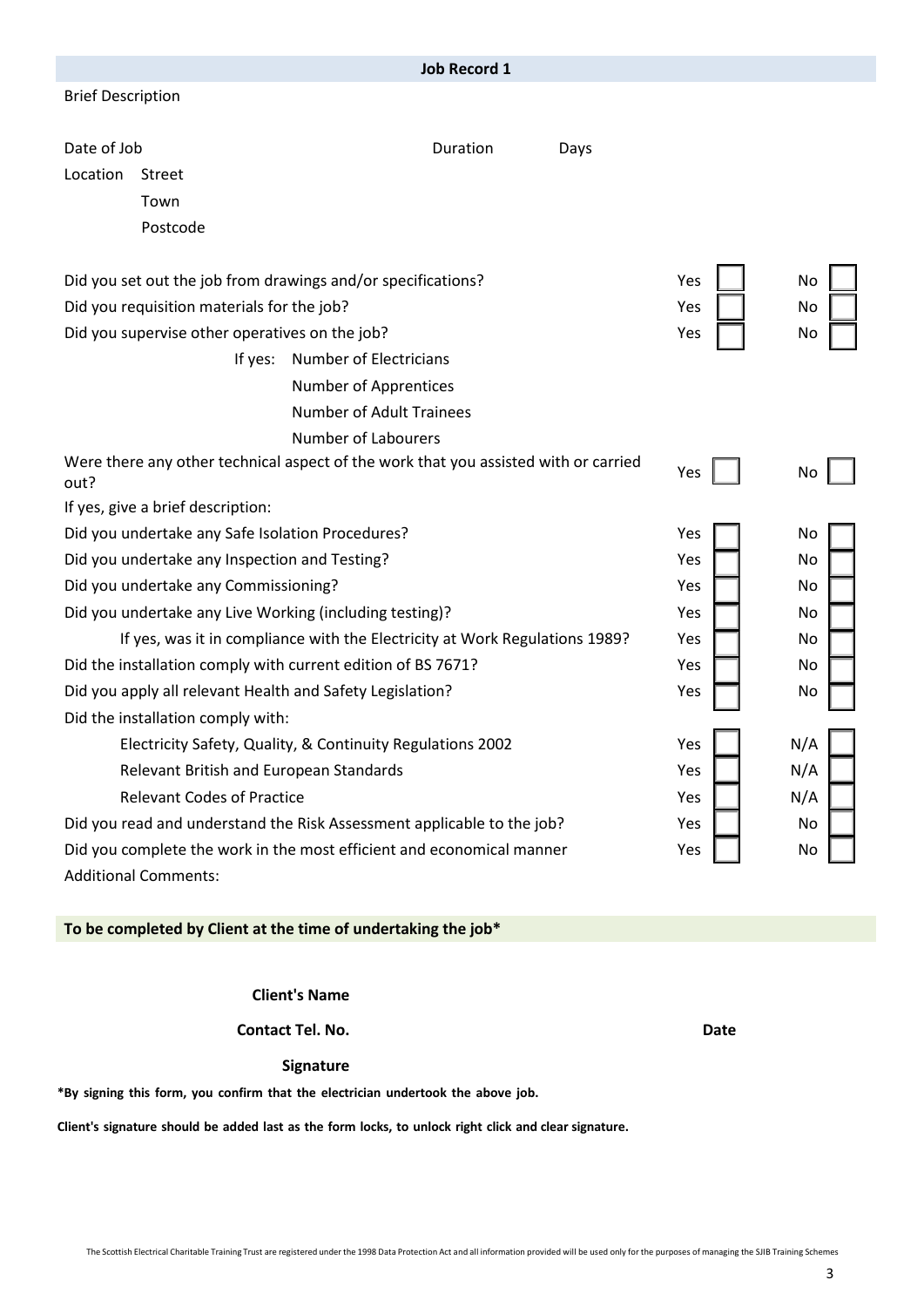|                                                                                             |                                                                             | <b>Job Record 2</b> |      |     |     |
|---------------------------------------------------------------------------------------------|-----------------------------------------------------------------------------|---------------------|------|-----|-----|
| <b>Brief Description</b>                                                                    |                                                                             |                     |      |     |     |
|                                                                                             |                                                                             |                     |      |     |     |
| Date of Job                                                                                 |                                                                             | Duration            | Days |     |     |
| Location<br><b>Street</b>                                                                   |                                                                             |                     |      |     |     |
| Town                                                                                        |                                                                             |                     |      |     |     |
| Postcode                                                                                    |                                                                             |                     |      |     |     |
|                                                                                             |                                                                             |                     |      |     |     |
| Did you set out the job from drawings and/or specifications?                                |                                                                             |                     |      | Yes | No  |
| Did you requisition materials for the job?                                                  |                                                                             |                     |      | Yes | No  |
| Did you supervise other operatives on the job?                                              |                                                                             |                     |      | Yes | No  |
| If yes:                                                                                     | Number of Electricians                                                      |                     |      |     |     |
|                                                                                             | Number of Apprentices                                                       |                     |      |     |     |
|                                                                                             | <b>Number of Adult Trainees</b>                                             |                     |      |     |     |
|                                                                                             | <b>Number of Labourers</b>                                                  |                     |      |     |     |
| Were there any other technical aspect of the work that you assisted with or carried<br>out? |                                                                             |                     |      | Yes | No  |
| If yes, give a brief description:                                                           |                                                                             |                     |      |     |     |
| Did you undertake any Safe Isolation Procedures?                                            |                                                                             |                     |      | Yes | No  |
| Did you undertake any Inspection and Testing?                                               |                                                                             |                     |      | Yes | No  |
| Did you undertake any Commissioning?                                                        |                                                                             |                     |      | Yes | No  |
| Did you undertake any Live Working (including testing)?                                     |                                                                             |                     |      | Yes | No  |
|                                                                                             | If yes, was it in compliance with the Electricity at Work Regulations 1989? |                     |      | Yes | No  |
| Did the installation comply with current edition of BS 7671?                                |                                                                             |                     |      | Yes | No  |
| Did you apply all relevant Health and Safety Legislation?                                   |                                                                             |                     |      | Yes | No  |
| Did the installation comply with:                                                           |                                                                             |                     |      |     |     |
|                                                                                             | Electricity Safety, Quality, & Continuity Regulations 2002                  |                     |      | Yes | N/A |
| Relevant British and European Standards                                                     |                                                                             |                     |      | Yes | N/A |
| <b>Relevant Codes of Practice</b>                                                           |                                                                             |                     |      | Yes | N/A |
| Did you read and understand the Risk Assessment applicable to the job?                      |                                                                             |                     |      | Yes | No  |
| Did you complete the work in the most efficient and economical manner                       |                                                                             |                     |      | Yes | No  |
| <b>Additional Comments:</b>                                                                 |                                                                             |                     |      |     |     |

**Client's Name** 

**Contact Tel. No.**

**Date**

**Signature**

**\*By signing this form, you confirm that the electrician undertook the above job.**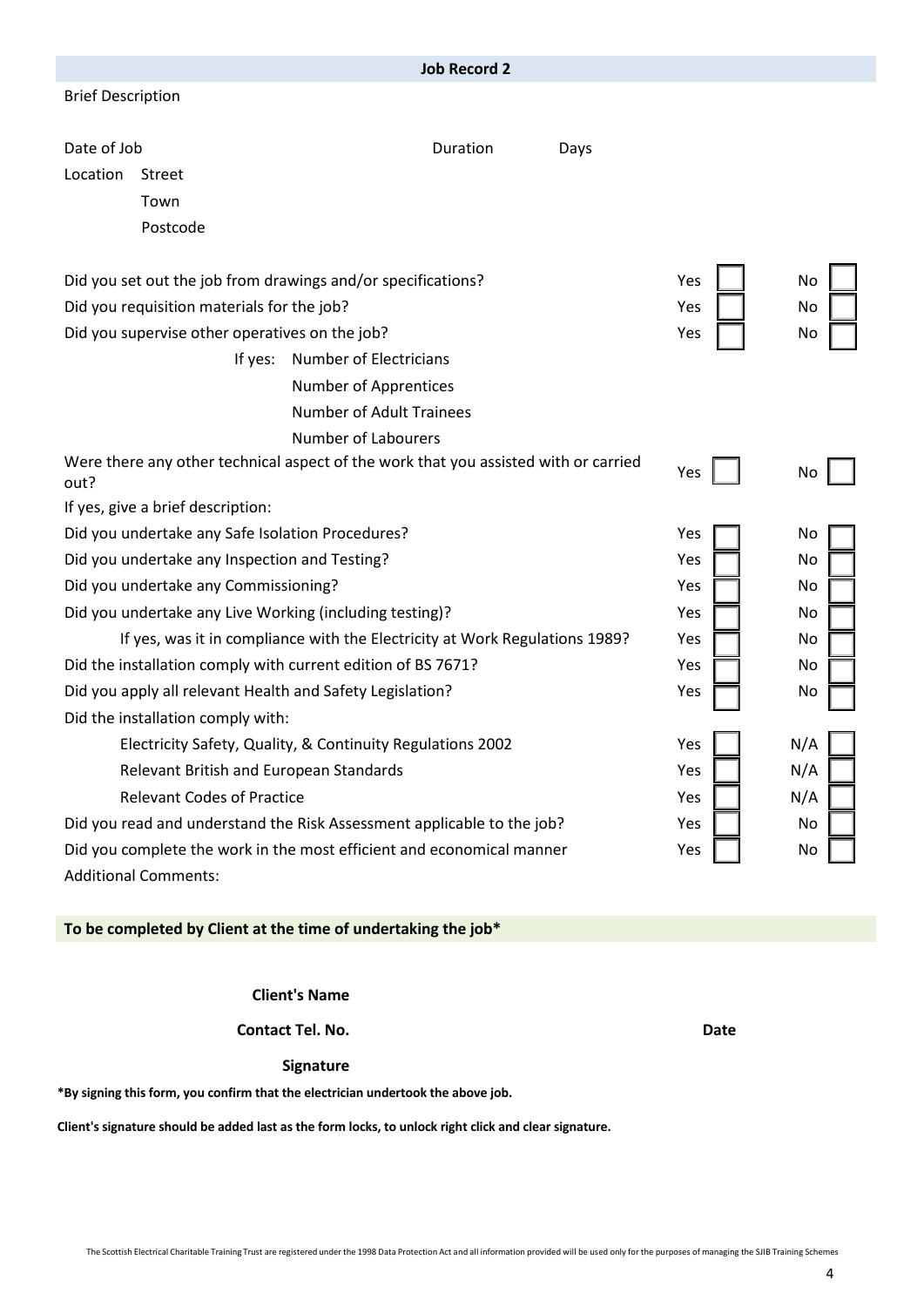|                                                                             |                                                                                     |                                 | <b>Job Record 3</b> |      |     |     |  |
|-----------------------------------------------------------------------------|-------------------------------------------------------------------------------------|---------------------------------|---------------------|------|-----|-----|--|
| <b>Brief Description</b>                                                    |                                                                                     |                                 |                     |      |     |     |  |
|                                                                             |                                                                                     |                                 |                     |      |     |     |  |
| Date of Job                                                                 |                                                                                     |                                 | Duration            | Days |     |     |  |
| Location                                                                    | <b>Street</b>                                                                       |                                 |                     |      |     |     |  |
|                                                                             | Town                                                                                |                                 |                     |      |     |     |  |
|                                                                             | Postcode                                                                            |                                 |                     |      |     |     |  |
|                                                                             | Did you set out the job from drawings and/or specifications?                        |                                 |                     |      | Yes | No  |  |
|                                                                             | Did you requisition materials for the job?                                          |                                 |                     |      | Yes | No  |  |
|                                                                             | Did you supervise other operatives on the job?                                      |                                 |                     |      | Yes | No  |  |
|                                                                             | If yes:                                                                             | <b>Number of Electricians</b>   |                     |      |     |     |  |
|                                                                             |                                                                                     | Number of Apprentices           |                     |      |     |     |  |
|                                                                             |                                                                                     | <b>Number of Adult Trainees</b> |                     |      |     |     |  |
|                                                                             |                                                                                     | <b>Number of Labourers</b>      |                     |      |     |     |  |
| out?                                                                        | Were there any other technical aspect of the work that you assisted with or carried |                                 |                     |      | Yes | No  |  |
|                                                                             | If yes, give a brief description:                                                   |                                 |                     |      |     |     |  |
|                                                                             | Did you undertake any Safe Isolation Procedures?                                    |                                 |                     |      | Yes | No  |  |
|                                                                             | Did you undertake any Inspection and Testing?                                       |                                 |                     |      | Yes | No  |  |
| Did you undertake any Commissioning?                                        |                                                                                     |                                 |                     | Yes  | No  |     |  |
|                                                                             | Did you undertake any Live Working (including testing)?                             |                                 |                     |      | Yes | No  |  |
| If yes, was it in compliance with the Electricity at Work Regulations 1989? |                                                                                     |                                 |                     |      | Yes | No  |  |
| Did the installation comply with current edition of BS 7671?                |                                                                                     |                                 |                     |      | Yes | No  |  |
| Did you apply all relevant Health and Safety Legislation?                   |                                                                                     |                                 |                     | Yes  | No  |     |  |
|                                                                             | Did the installation comply with:                                                   |                                 |                     |      |     |     |  |
|                                                                             | Electricity Safety, Quality, & Continuity Regulations 2002                          |                                 |                     |      | Yes | N/A |  |
|                                                                             | Relevant British and European Standards                                             |                                 |                     |      | Yes | N/A |  |
|                                                                             | <b>Relevant Codes of Practice</b>                                                   |                                 |                     |      | Yes | N/A |  |
| Did you read and understand the Risk Assessment applicable to the job?      |                                                                                     |                                 |                     | Yes  | No  |     |  |
| Did you complete the work in the most efficient and economical manner       |                                                                                     |                                 |                     | Yes  | No  |     |  |
| <b>Additional Comments:</b>                                                 |                                                                                     |                                 |                     |      |     |     |  |

**Client's Name** 

**Contact Tel. No.**

**Date**

**Signature** 

**\*By signing this form, you confirm that the electrician undertook the above job.**